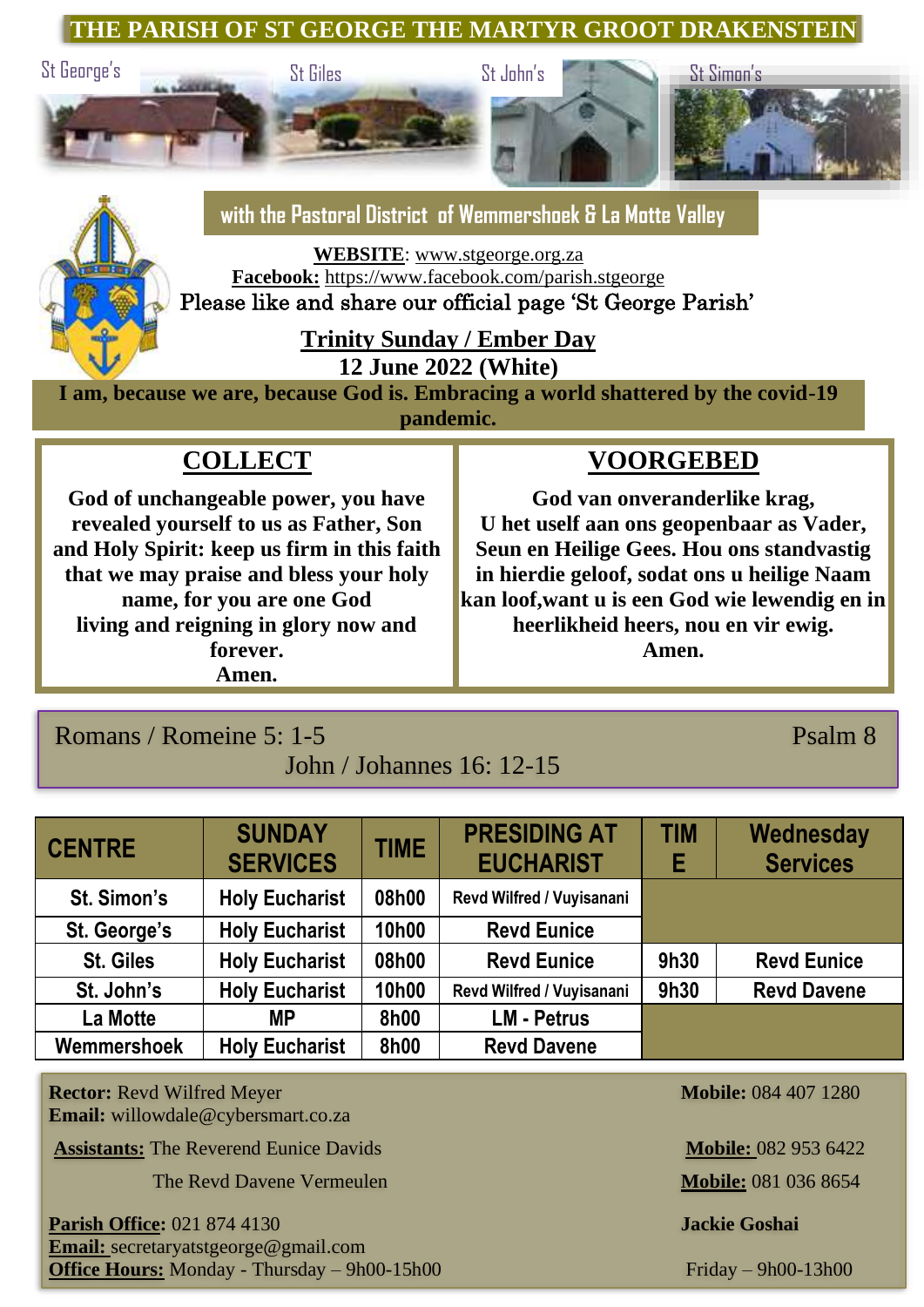## **NOTICES NOTICES NOTICES**

**\* We are looking for person/s** who have a passion for children and God to teach the 1st year confirmation candidates at St George's Church

**\*** Every church must have a '**Child Protection Officer'**. Please send your names to the office if interested. Training will be provided.

#### ➢ **\* Fundraisings in the Parish: Parish Braai 9 July**

#### **\* PROJEK R 100 000**

If we could work towards paying off R 100 000 in addition to our monthly assessment of R34 000 we will soon be out of debt. With that being said I have decided that **if we can get 100 people** to do a once off pledge of R1000 or 200 people to pledge R500 it will get us to R100 000 within one month. If we adopt this approach, **I your RECTOR will be happy to pledge the first** R1000 to this project. You are also welcome to make an EFT in the **St George Church Account, Standard Bank 280094310** with the Reference PROJECT 100 000.

## **We pray for the sick and housebound**

**And the whole multitude sought to touch him: for there went virtue out of him, and healed them all. - Luke 6:17-19 (KJV):** Mona Kleinschmidt; Rene (daughter of Fr Joe Humbles); Lenie Afrika

**Monday 13 June: MP** - Psalm 19, 20, 21; Numbers 9: 15-23; Romans 1: 1-15 **EP** - Psalm 22; 1 Samuel 1: 1-20; Matthew 17: 14-21 **Tuesday 14 June: MP** - Psalm 23, 24; Numbers 11: 1-23; Romans 1: 16-27 **EP** - Psalm 25; 1 Samuel 1: 21-2:11; Matthew 17: 22-27 **Wed 15 June: MP** - Psalm 26, 27; Numbers 11: 24-33; Romans 1: 28-2:11 **EP** - Psalm 28, 29, 30; 1 Samuel 2: 12-26; Matthew 18: 1-9 **Thurs 16 June: MP** – Psalm 23, 43; Exodus 16: 14-31; 1 Corinthians 10: 1-17 **EP** - Psalm 81; 1 Kings 19: 1-8; Luke 24: 13-35 **Friday 17 June: MP** - Psalm 34; Numbers 13: 1-3, 21-30; Romans 2: 25-3:8 **EP** - Psalm 35; 1 Samuel 3: 1-4:1; Matthew 18: 21-35 **Saturday 18 June: MP** -Psalm 36; Numbers 13: 31-14: 25; Romans 3: 9-20 **EP** - Psalm 37: 1-20; 1 Samuel 4: 1-11; Matthew 19: 1-12

| <b>CHURCH WARDENS/ KERKVOOGDE 2020</b><br>Abraham Lackay - 076 546 8159          | Hein Johannes - 072 385 1287    |  |  |  |  |  |
|----------------------------------------------------------------------------------|---------------------------------|--|--|--|--|--|
| <b>CHAPEL WARDENS/ KAPELVOOGDE 2020</b><br><b>St. George's Groot Drakenstein</b> |                                 |  |  |  |  |  |
| Michael Brinkhuis - 071 689 6833                                                 |                                 |  |  |  |  |  |
| <b>St. Simon's, Simondium</b>                                                    |                                 |  |  |  |  |  |
| Andries Van Der Westhuizen - 073 238 4439                                        | Henry Valentyn - 063 545 356    |  |  |  |  |  |
| St. Giles, Languedoc                                                             |                                 |  |  |  |  |  |
| John Harris - 065 003 4555                                                       | Desmond Afrika - 079 935 2557   |  |  |  |  |  |
| St. John's, Kylemore                                                             |                                 |  |  |  |  |  |
|                                                                                  |                                 |  |  |  |  |  |
| Sharon Jackson - 065 371 1530                                                    | Merenthia Snyman - 073 545 8020 |  |  |  |  |  |
|                                                                                  |                                 |  |  |  |  |  |
| The Pastoral District of Wemmershoek & La Motte Valley                           |                                 |  |  |  |  |  |
| Gerald Alexander - 083 600 8630                                                  | Marion Adams - 074 976 2302     |  |  |  |  |  |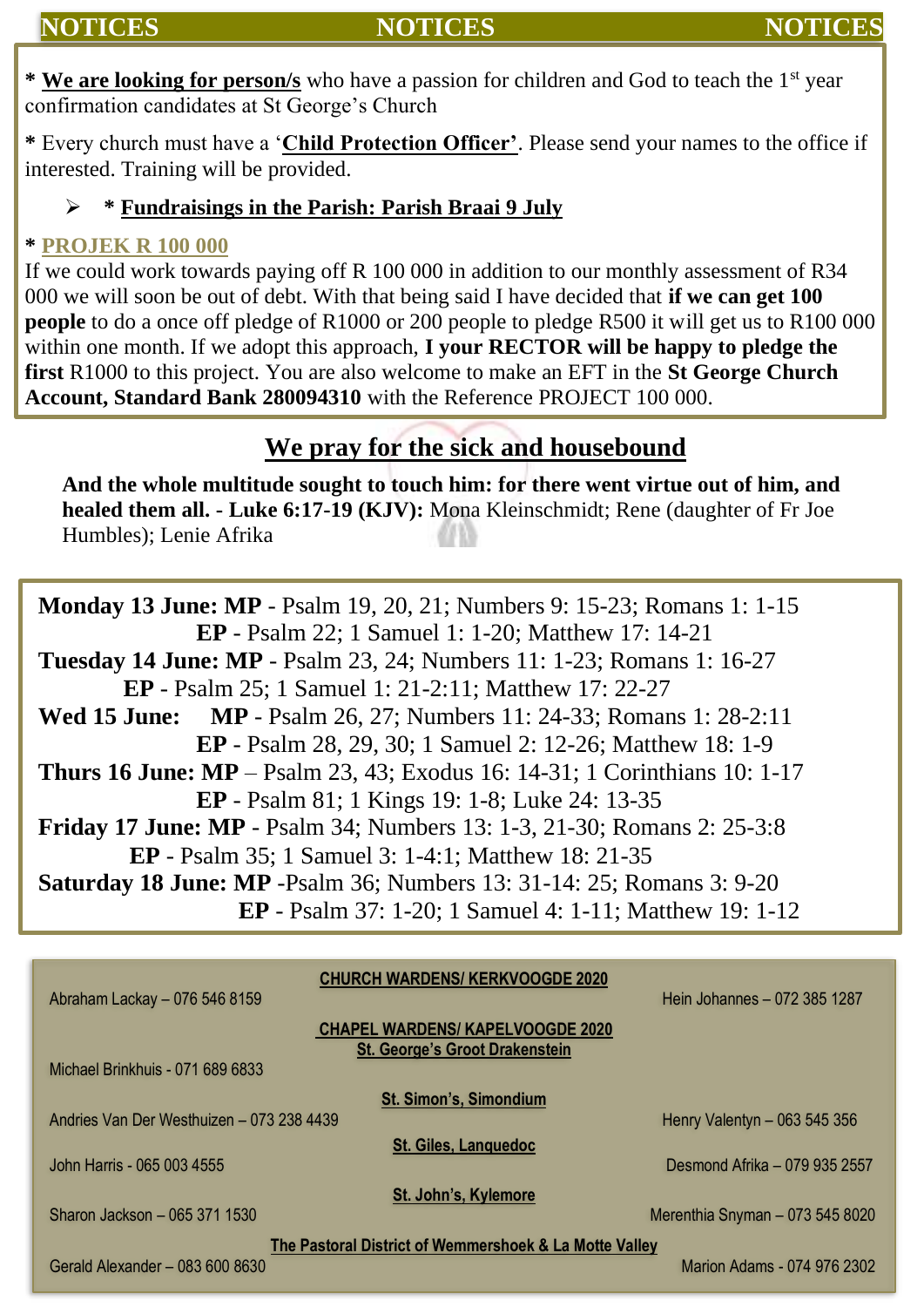# **The Rector's Chat**



Today the church gathers around the Altar on The Feast of

the Holy Trinity which comes on the back of the great Pentecost.

This coming week the Nation will also celebrate National Youth Day on the 16th of June of every year when we in South Africa pay tribute and honor the memory of the brave school children who participated in the June Uprising. Many have lost their lives as they protested for Human Rights.



This week we will once again have time to reflect on our young people. Sadly for many it is just another holiday and many have lost the opportunity to acknowledge and celebrate the contributions of the young people in both the Church and Society. At our Altar today we want to hold the Youth of our Nation before God and we encourage you to light a Candle on Youth Day for our own Children. There are so many young people who are not enjoying the freedom that this Day holds before us. We pray for the Young Ones who are unemployed, those trapped in drugs, those whose dreams have been destroyed and those who for one or other reason just can't escape the pressures of life that draws them down.

We pray that this celebration will remind young people that they are to prepare for leadership for the next generation. We pray that God will embrace our Young People with a great sense of energy that will encourage them to dream and to achieve.

Today we bestow upon our Young People God's Blessing and wish them all a very warm and Happy Youth Day on Thursday. The Future of our Nation depends on our Youth, so don't let us allow this Day to pass us by casually. Best Wishes to our Young Brains and Minds. God is Watching over You.

## **Child Protection officer**

All parishes are required to display Children's Charter and have one or two trusted persons that will commit being Child Protection officer in the parish. The group will have to ensure that Child Protection policy is being implemented in parish.